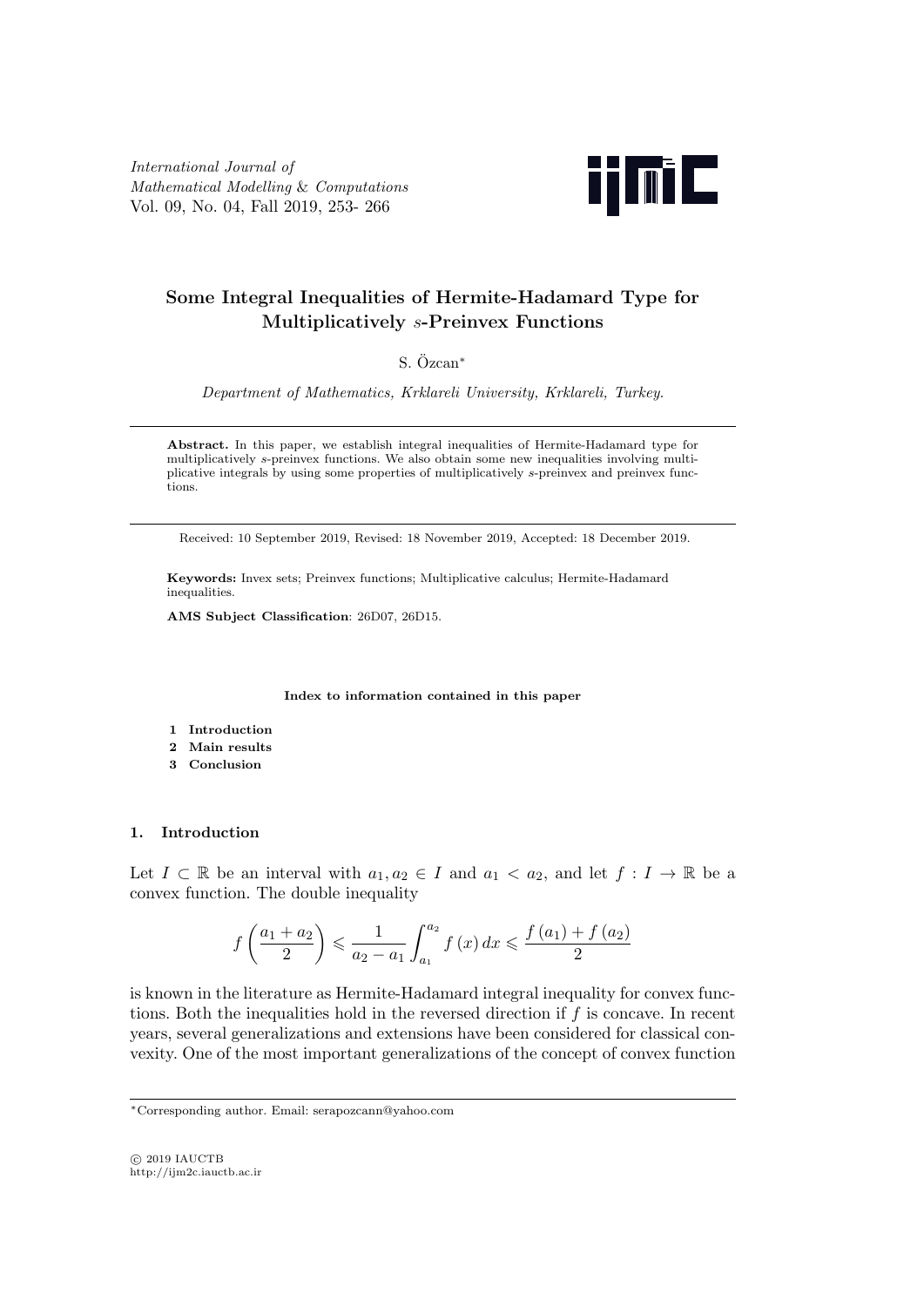is that of preinvex function introduced by Hanson [6]. Ben-Israel and Mond [5] introduced the concepts of invex set and preinvex function. Weir and Mond [20], Noor [14] and Yang and Li [21] have studied the basic properties of the preinvex functions. For recent generalizations and extensions of the preinvex functions, see [2, 3, 7–10, 13, 17, 18].

### **1.1** *Preinvexity and Hermite-Hadamard inequalities*

Let us recall some definitions and known results concerning invexity and preinvexity.

**Definition 1.1** [21] A set  $\Im \subseteq \mathbb{R}$  is said to be invex if there exist a function  $\eta : \Im \times \Im \to \mathbb{R}$  such that

$$
a_1 + \mu \eta (a_2, a_1) \in \Im, \ \forall a_1, a_2 \in \Im, \ \mu \in [0, 1].
$$

The invex set *ℑ* is also called a *η*-connected set.

**Definition 1.2** [20] Let f be a function on the invex set  $\Im$ . Then, f is said to be preinvex with respect to  $\eta$ , if

$$
f(a_1 + \mu \eta(a_2, a_1)) \le (1 - \mu) f(a_1) + \mu f(a_2), \quad \forall a_1, a_2 \in \Im, \quad \mu \in [0, 1].
$$

It is to be noted that every convex function is preinvex with respect to the map  $\eta(a_2, a_1) = a_2 - a_1$ , but the converse is not true, see for example [20, 22].

To prove some results in this paper, we need the well-known Condition C introduced by Mohan and Neogy in [11].

**Condition C** Let  $\Im \subseteq \mathbb{R}^n$  be an open invex subset with respect to  $\eta : \Im \times \Im \to \mathbb{R}$ . We say that the bifunction *η* satisfies the Condition C if for any  $a_1, a_2 \in \mathcal{F}$  and  $\mu \in [0, 1],$ 

$$
\eta (a_1, a_1 + \mu \eta (a_2, a_1)) = -\mu \eta (a_2, a_1),
$$

$$
\eta(a_2, a_1 + \mu \eta(a_2, a_1)) = (1 - \mu) \eta(a_2, a_1).
$$

Note that for every  $a_1, a_2 \in \Im$  and  $\mu \in [0, 1]$  and from condition C, we have

$$
\eta (a_1 + \mu_2 \eta (a_2, a_1), a_1 + \mu_1 \eta (a_2, a_1)) = (\mu_2 - \mu_1) \eta (a_2, a_1).
$$

In [12] Noor has obtained the following Hermite-Hadamard inequalities for the preinvex functions.

**Theorem 1.3** Let  $f : \mathcal{F} = [a_1 + \eta(a_2, a_1)] \rightarrow (0, \infty)$  be a preinvex function on *the interval of real numbers*  $\mathfrak{S}^{\circ}$  *and*  $a_1, a_2 \in \mathfrak{S}^{\circ}$  *with*  $a_1 < \eta(a_2, a_1)$ *. Then the following inequality holds:*

$$
f\left(\frac{2a_1 + \eta(a_2, a_1)}{2}\right) \leq \frac{1}{\eta(a_2, a_1)} \int_{a_1}^{a_1 + \eta(a_2, a_1)} (f(x)) dx \leq \frac{f(a_1) + f(a_2)}{2}.
$$

**Definition 1.4** [15] A nonnegative function  $f : \Im \subset [0, \infty) \to \mathbb{R}$  is said to be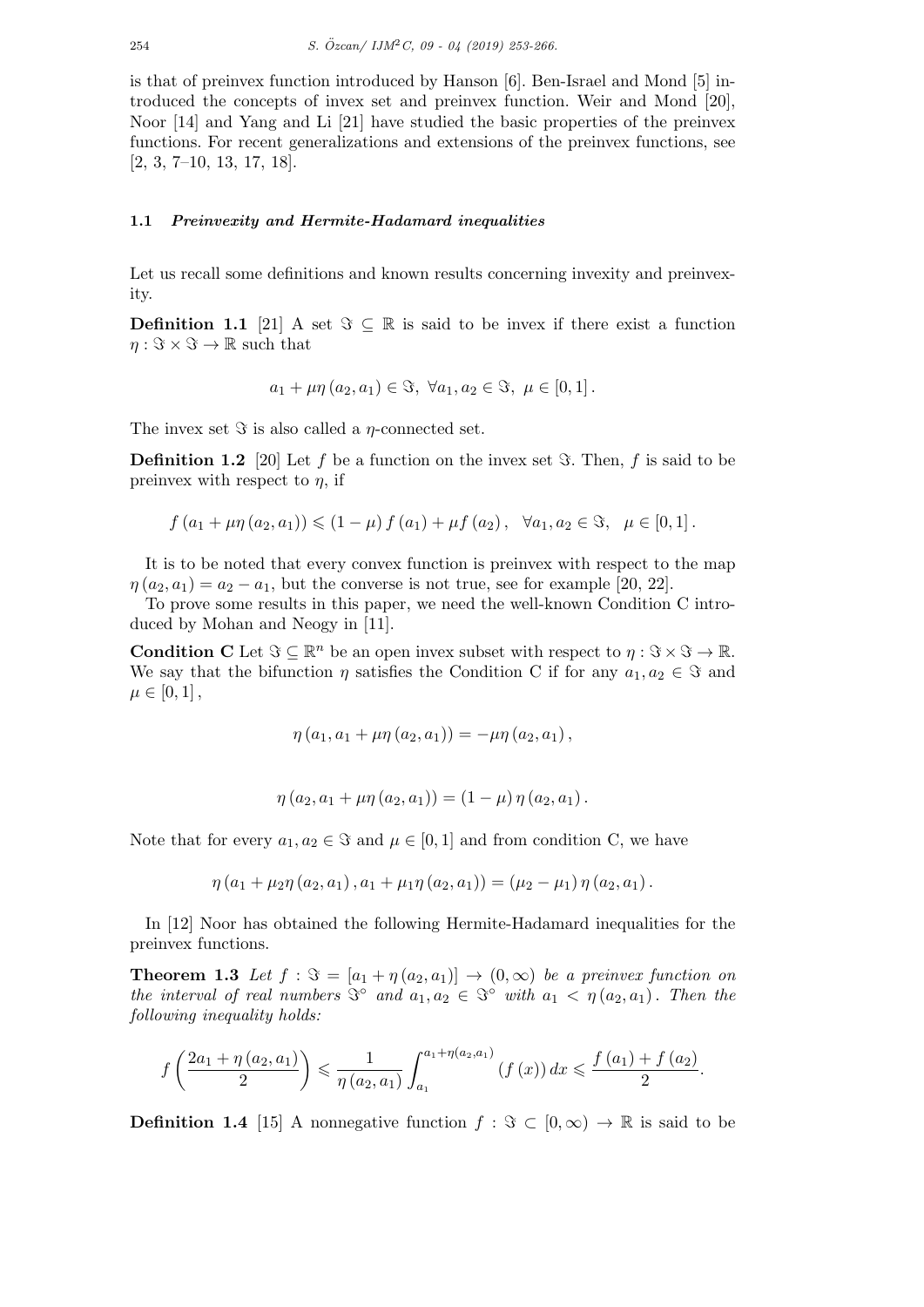*s*-preinvex with respect to *η* for some fixed  $s \in (0, 1]$ , if

$$
f(a_1 + \mu \eta(a_2, a_1)) \le (1 - \mu)^s f(a_1) + \mu^s f(a_2)
$$

for all  $a_1, a_2 \in \Im, \mu \in [0, 1]$ .

**Definition 1.5** [16] A function  $f : \mathcal{F} \to (0, \infty)$  is said to be multiplicatively (or logarithmically) *s*-preinvex for  $s \in (0,1)$  with respect to  $\eta$ , if

$$
f(a_1 + \mu \eta(a_2, a_1)) \leq [f(a_1)]^{(1-\mu)^s} [f(a_2)]^{\mu^s}, a_1, a_2 \in \Im, \mu \in [0, 1].
$$

From the above definition, we have

$$
\ln f(a_1 + \mu \eta(a_2, a_1)) \le \ln \left\{ [f(a_1)]^{(1-\mu)^s} [f(a_2)]^{\mu^s} \right\}
$$
  
=  $\ln [f(a_1)]^{(1-\mu)^s} + \ln [f(a_2)]^{\mu^s}$   
=  $(1 - \mu)^s \ln f(a_1) + \mu^s \ln f(a_2)$ .

#### **1.2** *Multiplicative calculus*

Recall that the notion of multiplicative integral is denoted by  $\int_u^v (f(x))^{dx}$  while the ordinary integral is denoted by  $\int_u^v (f(x)) dx$ . This comes from the fact that the sum of the terms of product is used in the definition of a classical Riemann integral of  $f$  on  $[u, v]$ , the product of terms raised to certain powers is used in the definition of multiplicative integral of  $f$  on  $[u, v]$ .

There is the following relation between Riemann integral and multiplicative integral [4].

**Proposition 1.6** *If f is Riemann integrable on* [*u, v*] *, then f is multiplicative integrable on* [*u, v*] *and*

$$
\int_u^v (f(x))^{dx} = e^{\int_u^v \ln(f(x))dx}.
$$

In [4], Bashirov et al. show that multiplicative integral has the following results:

**Proposition 1.7** *If*  $f$  *is positive and Riemann integrable on*  $[u, v]$ *, then*  $f$  *is multiplicative integrable on* [*u, v*] *and*

(1) 
$$
\int_{u}^{v} ((f(x))^{r})^{dx} = \int_{u}^{v} ((f(x))^{dx})^{r},
$$
  
\n(2) 
$$
\int_{u}^{v} (f(x) g(x))^{dx} = \int_{u}^{v} (f(x))^{dx} \cdot \int_{u}^{v} (g(x))^{dx},
$$
  
\n(3) 
$$
\int_{u}^{v} \left(\frac{f(x)}{g(x)}\right)^{dx} = \frac{\int_{u}^{v} (f(x))^{dx}}{\int_{v}^{v} (g(x))^{dx}},
$$
  
\n(4) 
$$
\int_{u}^{v} (f(x))^{dx} = \int_{u}^{w} (f(x))^{dx} \cdot \int_{w}^{v} (f(x))^{dx}, u \leq w \leq v.
$$
  
\n(5) 
$$
\int_{u}^{u} (f(x))^{dx} = 1 \text{ and } \int_{u}^{v} (f(x))^{dx} = \left(\int_{v}^{u} (f(x))^{dx}\right)^{-1}.
$$

#### **2. Main results**

In this section we establish some Hermite-Hadamard type inequalities for multiplicatively *s*-preinvex functions. We also obtain integral inequalities of Hermite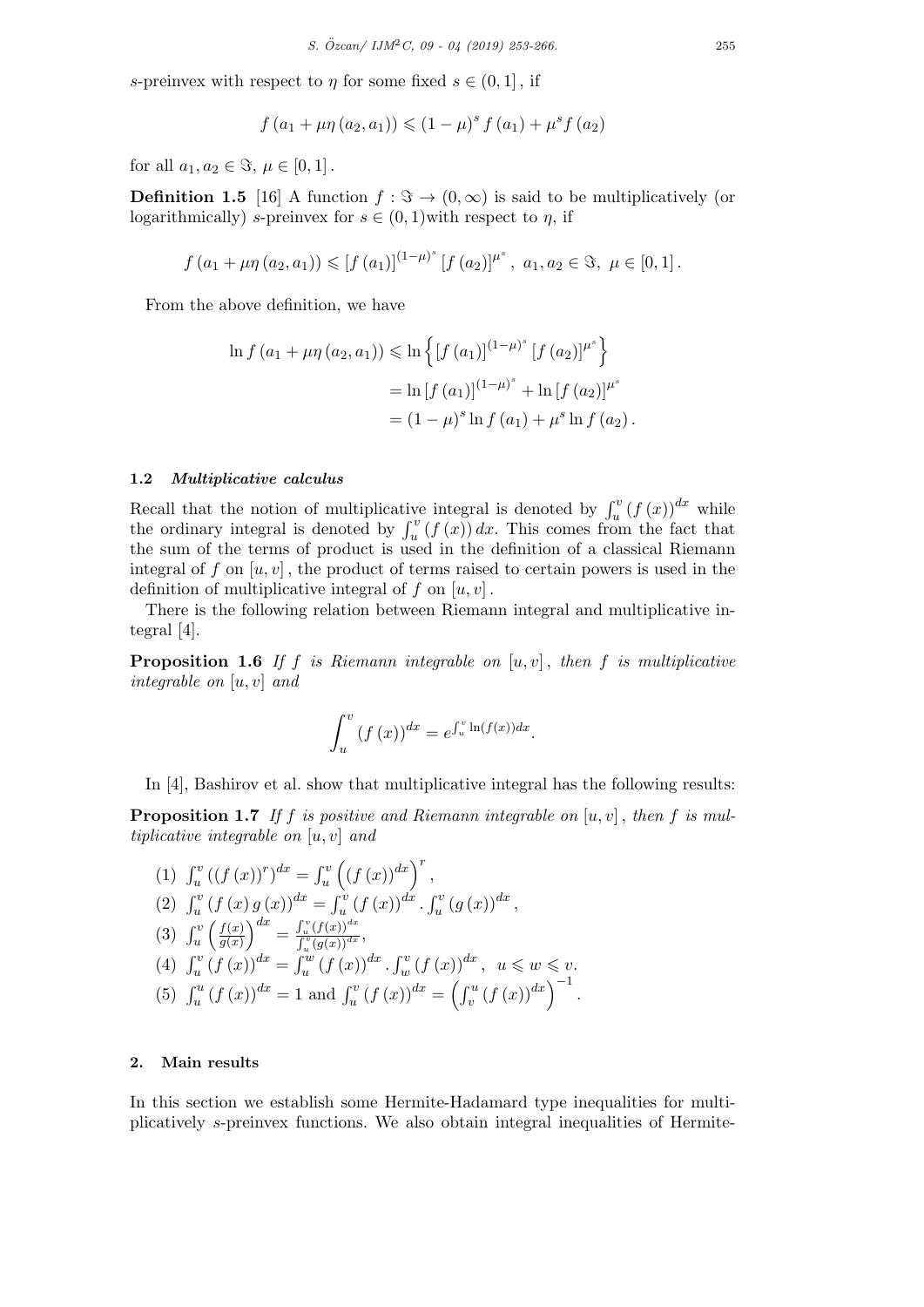Hadamard type for product and quotient of preinvex and multiplicatively *s*preinvex functions.

**Theorem 2.1** *Let*  $\Im \subseteq \mathbb{R}$  *be an open invex subset with respect to*  $\eta : \Im \times \Im \to \mathbb{R}$ *and*  $a_1, a_2 \in \mathcal{F}$  *with*  $a_1 < a_1 + \eta(a_2, a_1)$ *. If f is a positive and multiplicatively s*-preinvex function on the interval  $[a_1, a_1 + \eta(a_2, a_1)]$  and  $\eta$  satisfies Condition C, *then*

$$
\left[f\left(\frac{2a_1 + \eta(a_2, a_1)}{2}\right)\right]^{2^{s-1}} \leq \left(\int_{a_1}^{a_1 + \eta(a_2, a_1)} (f(x))^{dx}\right)^{\frac{1}{\eta(a_2, a_1)}}
$$

$$
\leq [f(a_1) f(a_2)]^{1/(s+1)}.
$$
 (1)

*Proof* Since *f* is a multiplicatively *s*-preinvex function, we have for every  $u, v \in$  $[a_1, a_1 + \eta (a_2, a_1)]$  with  $\mu = \frac{1}{2}$ 2

$$
f\left(\frac{2u + \eta(v, u)}{2}\right) = f\left(u + \frac{\eta(v, u)}{2}\right) \leq (f(u))^{1/2^{s}} (f(v))^{1/2^{s}}.
$$

Now let  $u = a_1 + (1 - \mu) \eta(a_2, a_1)$  and  $v = a_1 + \mu \eta(a_2, a_1)$ . From Condition C, we have

$$
f\left(a_1 + (1 - \mu)\eta(a_2, a_1) + \frac{\eta(a_1 + \mu\eta(a_2, a_1), a_1 + (1 - \mu)\eta(a_2, a_1))}{2}\right)
$$
  
=  $f\left(a_1 + (1 - \mu)\eta(a_2, a_1) + \frac{(2\mu - 1)\eta(a_2, a_1)}{2}\right)$   
=  $f\left(\frac{2a_1 + \eta(a_2, a_1)}{2}\right)$   
 $\leq (f(a_1 + \mu\eta(a_2, a_1)))^{1/2^s} (f(a_1 + (1 - \mu)\eta(a_2, a_1)))^{1/2^s}.$ 

Taking logarithms of both sides of the above inequality leads to

$$
\ln f\left(\frac{2a_1 + \eta(a_2, a_1)}{2}\right) \le \ln \left( \left( f\left(a_1 + \mu \eta(a_2, a_1)\right)\right)^{1/2^s} \left( f\left(a_1 + (1 - \mu)\eta(a_2, a_1)\right)\right)^{1/2^s} \right)
$$
  
= 
$$
\frac{1}{2^s} \ln \left( f\left(a_1 + \mu \eta(a_2, a_1)\right)\right) + \frac{1}{2^s} \ln \left( f\left(a_1 + (1 - \mu)\eta(a_2, a_1)\right)\right)^{1/2^s}.
$$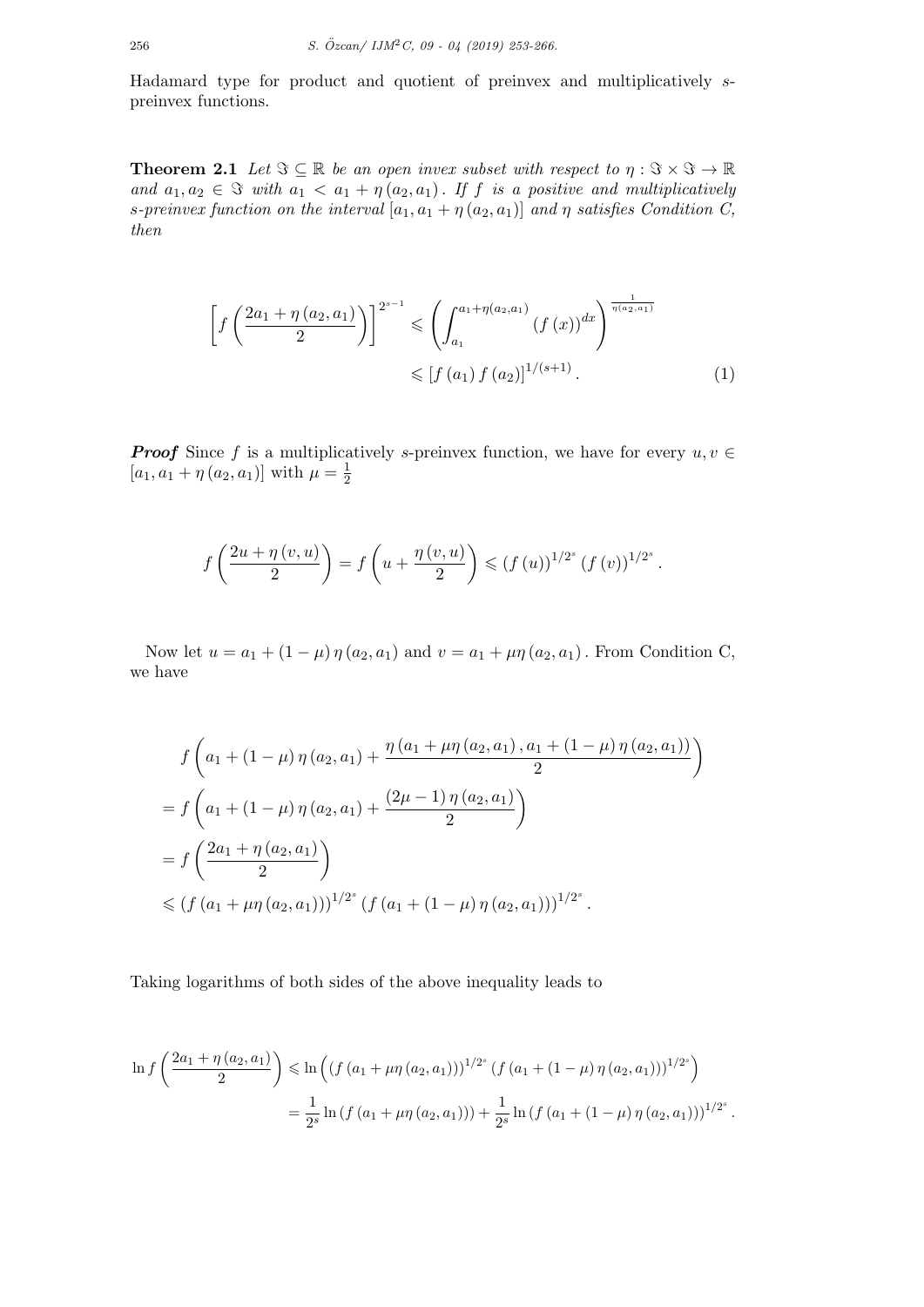Integrating the above inequality with respect to  $\mu$  on  $[0, 1]$ , we have

$$
\ln f\left(\frac{2a_1 + \eta(a_2, a_1)}{2}\right)
$$
\n
$$
\leq \frac{1}{2^s} \int_0^1 \ln\left(f\left(a_1 + \mu \eta(a_2, a_1)\right)\right) d\mu + \frac{1}{2^s} \int_0^1 \ln\left(f\left(a_1 + (1 - \mu)\eta(\beta, \alpha)\right)\right) d\mu
$$
\n
$$
= \frac{1}{2^s} \left[ \frac{1}{\eta(a_2, a_1)} \int_{a_1}^{a_1 + \eta(a_2, a_1)} \ln\left(f\left(x\right)\right) dx - \frac{1}{\eta(a_2, a_1)} \int_{a_1 + \eta(a_2, a_1)}^{a_1} \ln\left(f\left(x\right)\right) dx \right]
$$
\n
$$
= \frac{1}{2^s} \left[ \frac{1}{\eta(a_2, a_1)} \int_{a_1}^{a_1 + \eta(a_2, a_1)} \ln\left(f\left(x\right)\right) dx + \frac{1}{\eta(a_2, a_1)} \int_{a_1}^{a_1 + \eta(a_2, a_1)} \ln\left(f\left(x\right)\right) dx \right]
$$
\n
$$
= \frac{1}{2^{s-1}} \cdot \frac{1}{\eta(a_2, a_1)} \int_{a_1}^{a_1 + \eta(a_2, a_1)} \ln\left(f\left(x\right)\right) dx,
$$

which implies that

$$
2^{s-1}\ln f\left(\frac{2a_1+\eta(a_2,a_1)}{2}\right) \leq \frac{1}{\eta(a_2,a_1)} \int_{a_1}^{a_1+\eta(a_2,a_1)} \ln\left(f\left(x\right)\right) dx.
$$

Thus, we have

$$
f\left(\frac{2a_1 + \eta(a_2, a_1)}{2}\right)^{2^{s-1}} \leq e^{\left(\frac{1}{\eta(a_2, a_1)} \int_{a_1}^{a_1 + \eta(a_2, a_1)} \ln(f(x)) dx\right)}
$$
  
= 
$$
\left(\int_{a_1}^{a_1 + \eta(a_2, a_1)} (f(x))^{dx}\right)^{\frac{1}{\eta(a_2, a_1)}}.
$$

Hence, we obtain

$$
f\left(\frac{2a_1 + \eta(a_2, a_1)}{2}\right)^{2^{s-1}} \leqslant \left(\int_{a_1}^{a_1 + \eta(a_2, a_1)} (f(x))^{dx}\right)^{\frac{1}{\eta(a_2, a_1)}}, \tag{2}
$$

which completes the proof of the left hand side of (1). Now consider the right hand side of (1).

$$
\left(\int_{a_1}^{a_1+\eta(a_2,a_1)} (f(x))^{dx}\right)^{\frac{1}{\eta(a_2,a_1)}} = \left(e^{\left(\int_{a_1}^{a_1+\eta(a_2,a_1)} \ln(f(x))dx\right)}\right)^{\frac{1}{\eta(a_2,a_1)}}
$$
  
\n
$$
= e^{\frac{1}{\eta(a_2,a_1)}\left(\int_{a_1}^{a_1+\eta(a_2,a_1)} \ln(f(x))dx\right)}
$$
  
\n
$$
= e^{\int_0^1 \ln(f(a_1+\mu\eta(a_2,a_1)))d\mu}
$$
  
\n
$$
\leq e^{\int_0^1 \ln((f(a_1))^{(1-\mu)^s}(f(a_2))^{\mu^s})d\mu}
$$
  
\n
$$
= e^{\int_0^1 ((1-\mu)^s \ln f(a_1) + \mu^s \ln f(a_2))d\mu}
$$
  
\n
$$
= e^{\left(\ln(f(a_1)f(a_2))\right)^{\frac{1}{\eta} \ln^s d\mu}}
$$
  
\n
$$
= [f(a_1) f(a_2)]^{1/(s+1)}.
$$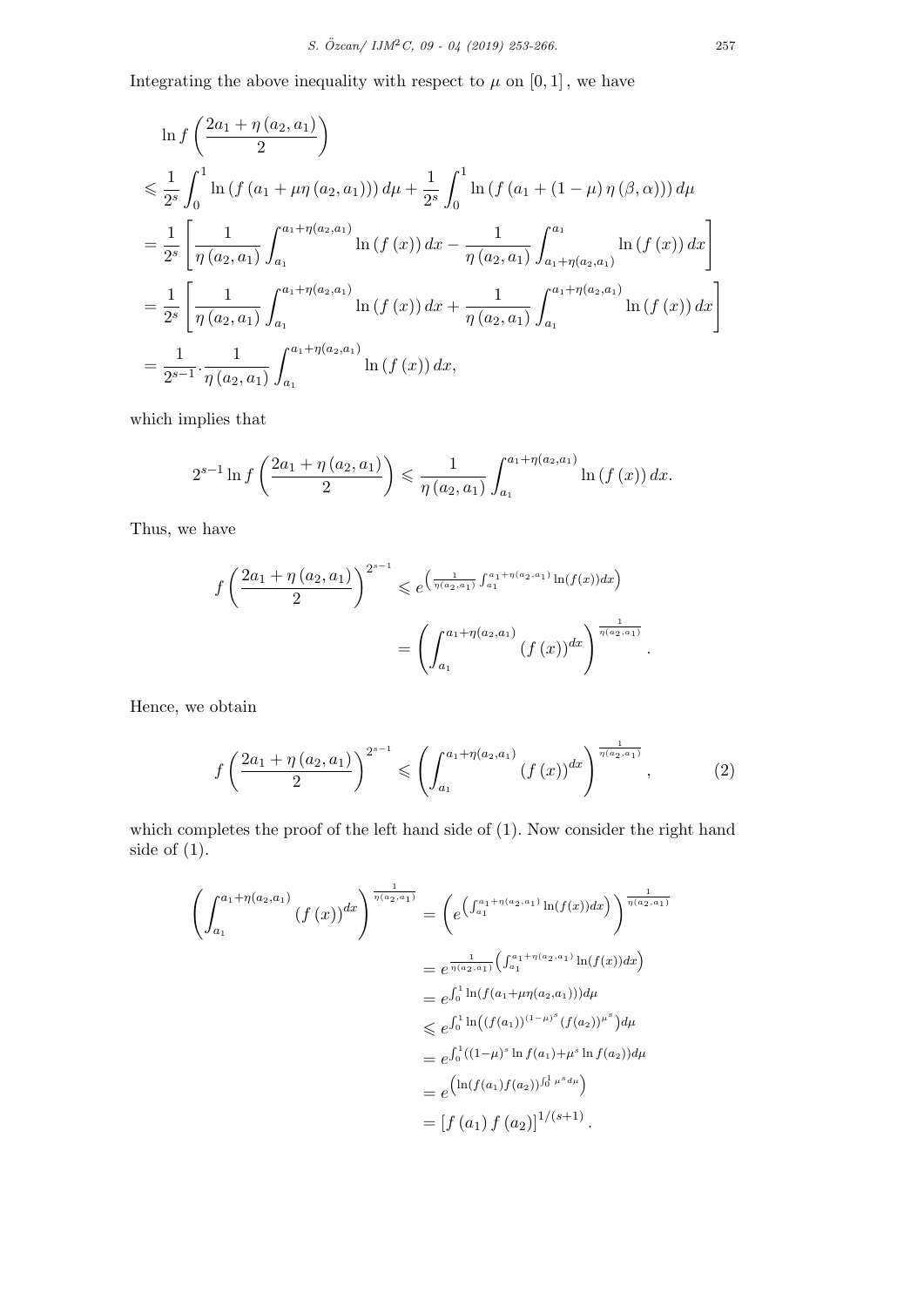$$
\left(\int_{a_1}^{a_1+\eta(a_2,a_1)} (f(x))^{dx}\right)^{\frac{1}{\eta(a_2,a_1)}} \leqslant [f(a_1)f(a_2)]^{1/(s+1)}.
$$
 (3)

Combining (2) and (3) gives the desired result.  $\blacksquare$ 

**Remark 2.2** If we choose  $s = 1$ , then Theorem 2.1 reduces to Theorem 3.1 in [18].

**Remark 2.3** If we choose  $\eta(a_2, a_1) = b - a$  and  $s = 1$ , then Theorem 2.1 reduces to Theorem 5 in [1].

**Theorem 2.4** *Let*  $\Im \subseteq \mathbb{R}$  *be an open invex subset with respect to*  $\eta : \Im \times \Im \to \mathbb{R}$ *and*  $a_1, a_2 \in \mathcal{F}$  *with*  $a_1 < a_1 + \eta(a_2, a_1)$ . If *f* and *g* are positive and multiplicatively *s*-preinvex functions on the interval  $[a_1, a_1 + \eta(a_2, a_1)]$  and  $\eta$  satisfies Condition *C, then*

$$
\left[f\left(\frac{2a_1 + \eta(a_2, a_1)}{2}\right)g\left(\frac{2a_1 + \eta(a_2, a_1)}{2}\right)\right]^{2^{s-1}}
$$
\n
$$
\leq \left(\int_{a_1}^{a_1 + \eta(a_2, a_1)} (f(x))^{dx} \cdot \int_{a_1}^{a_1 + \eta(a_2, a_1)} (g(x))^{dx}\right)^{\frac{1}{\eta(a_2, a_1)}}
$$
\n
$$
\leq \left[(f(a_1) f(a_2)) \cdot (g(a_1) g(a_2))\right]^{1/(s+1)}.
$$
\n(4)

*Proof* Since *f* and *g* are positive and multiplicatively *s*-preinvex functions and *η* satisfies Condition C, we have

$$
\ln\left(f\left(\frac{2a_1+\eta(a_2,a_1)}{2}\right)g\left(\frac{2a_1+\eta(a_2,a_1)}{2}\right)\right)
$$
  
= 
$$
\ln\left(f\left(\frac{2a_1+\eta(a_2,a_1)}{2}\right)\right) + \ln\left(g\left(\frac{2a_1+\eta(a_2,a_1)}{2}\right)\right)
$$
  

$$
\leq \ln\left((f(a_1+\mu\eta(a_2,a_1)))^{1/2^s} \cdot (f(a_1+(1-\mu)\eta(a_2,a_1)))^{1/2^s}\right)
$$
  
+ 
$$
\ln\left((g(a_1+\mu\eta(a_2,a_1)))^{1/2^s} \cdot (g(a_1+(1-\mu)\eta(a_2,a_1)))^{1/2^s}\right)
$$
  
= 
$$
\frac{1}{2^s}[\ln(f(a_1+\mu\eta(a_2,a_1))) + \ln(f(a_1+(1-\mu)\eta(a_2,a_1)))]
$$
  
+ 
$$
\frac{1}{2^s}[\ln(g(a_1+\mu\eta(a_2,a_1))) + \ln(g(a_1+(1-\mu)\eta(a_2,a_1)))]
$$
.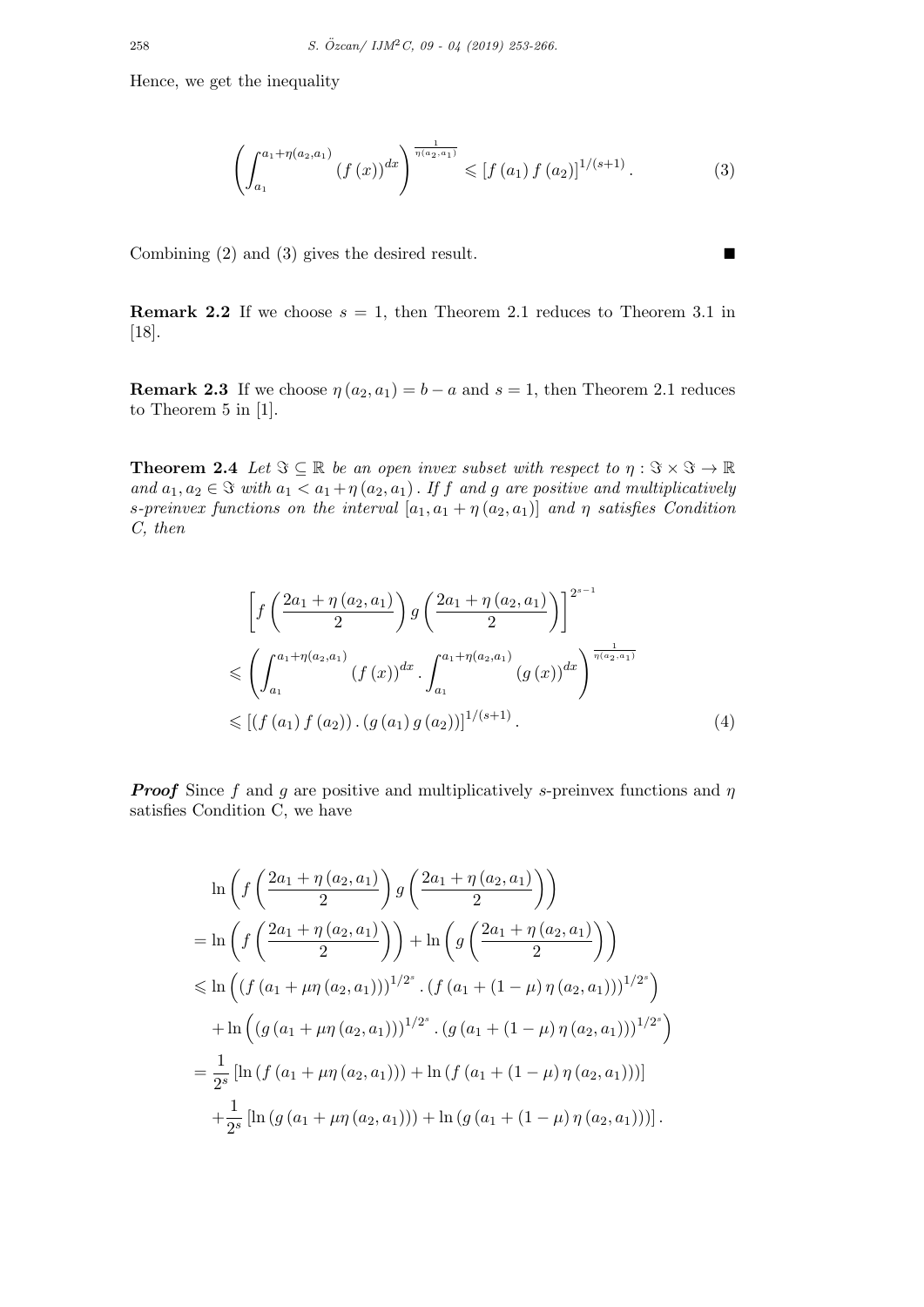Integrating the above inequality with respect to  $\mu$  on  $[0, 1]$ , we have

$$
\ln\left(f\left(\frac{2a_1+\eta(a_2,a_1)}{2}\right)g\left(\frac{2a_1+\eta(a_2,a_1)}{2}\right)\right)
$$
  
\n
$$
\leqslant \int_0^1 \left[\frac{1}{2^s}\ln\left(f\left(a_1+\mu\eta(a_2,a_1)\right)\right)+\ln\left(f\left(a_1+(1-\mu)\eta(a_2,a_1)\right)\right)\right]d\mu
$$
  
\n
$$
+\int_0^1 \left[\frac{1}{2^s}\ln\left(g\left(a_1+\mu\eta(a_2,a_1)\right)\right)+\frac{1}{2^s}\ln\left(g\left(a_1+(1-\mu)\eta(a_2,a_1)\right)\right)\right]d\mu
$$
  
\n
$$
=\frac{1}{2^s}\left[\frac{1}{\eta(a_2,a_1)}\int_{a_1}^{a_1+\eta(a_2,a_1)}\ln\left(f\left(x\right)\right)dx-\frac{1}{\eta(a_2,a_1)}\int_{a_1+\eta(a_2,a_1)}^{a_1}\ln\left(f\left(x\right)\right)dx\right]
$$
  
\n
$$
+\frac{1}{2^s}\left[\frac{1}{\eta(a_2,a_1)}\int_{a_1}^{a_1+\eta(a_2,a_1)}\ln\left(g\left(x\right)\right)dx-\frac{1}{\eta(a_2,a_1)}\int_{a_1+\eta(a_2,a_1)}^{a_1}\ln\left(g\left(x\right)\right)dx\right]
$$
  
\n
$$
=\frac{1}{2^{s-1}}\left[\frac{1}{\eta(a_2,a_1)}\int_{a_1}^{a_1+\eta(a_2,a_1)}\ln\left(f\left(x\right)\right)dx+\frac{1}{\eta(a_2,a_1)}\int_{a_1}^{a_1+\eta(a_2,a_1)}\ln\left(g\left(x\right)\right)dx\right],
$$

which implies that

$$
2^{s-1} \ln \left( f\left(\frac{2a_1 + \eta(a_2, a_1)}{2}\right) g\left(\frac{2a_1 + \eta(a_2, a_1)}{2}\right) \right)
$$
  
\$\leqslant \frac{1}{\eta(a\_2, a\_1)} \int\_{a\_1}^{a\_1 + \eta(a\_2, a\_1)} \ln (f(x)) dx + \frac{1}{\eta(a\_2, a\_1)} \int\_{a\_1}^{a\_1 + \eta(a\_2, a\_1)} \ln (g(x)) dx.\$

Thus, we have

$$
\left(f\left(\frac{2a_1+\eta(a_2,a_1)}{2}\right)g\left(\frac{2a_1+\eta(a_2,a_1)}{2}\right)\right)^{2^{s-1}}
$$
\n
$$
\leqslant e^{\left(\frac{1}{\eta(a_2,a_1)}\int_{a_1}^{a_1+\eta(a_2,a_1)}\ln(f(x))dx+\frac{1}{\eta(a_2,a_1)}\int_{a_1}^{a_1+\eta(a_2,a_1)}\ln(g(x))dx\right)}
$$
\n
$$
= e^{\left(\int_{a_1}^{a_1+\eta(a_2,a_1)}\ln(f(x))dx+\int_{a_1}^{a_1+\eta(a_2,a_1)}\ln(g(x))dx\right)^{\frac{1}{\eta(a_2,a_1)}}
$$
\n
$$
= \left(e^{\int_{a_1}^{a_1+\eta(a_2,a_1)}\ln(f(x))dx}\cdot e^{\int_{a_1}^{a_1+\eta(a_2,a_1)}\ln(g(x))dx}\right)^{\frac{1}{\eta(a_2,a_1)}}
$$
\n
$$
= \left(\int_{a_1}^{a_1+\eta(a_2,a_1)}(f(x))dx\cdot \int_{a_1}^{a_1+\eta(a_2,a_1)}(g(x))dx\right)^{\frac{1}{\eta(a_2,a_1)}}.
$$

Hence, we attain

$$
\left(f\left(\frac{2a_1 + \eta(a_2, a_1)}{2}\right)g\left(\frac{2a_1 + \eta(a_2, a_1)}{2}\right)\right)^{2^{s-1}}\n\leq \left(\int_{a_1}^{a_1 + \eta(a_2, a_1)} (f(x))^{dx} \cdot \int_{a_1}^{a_1 + \eta(a_2, a_1)} (g(x))^{dx}\right)^{\frac{1}{\eta(a_2, a_1)}}.
$$
\n(5)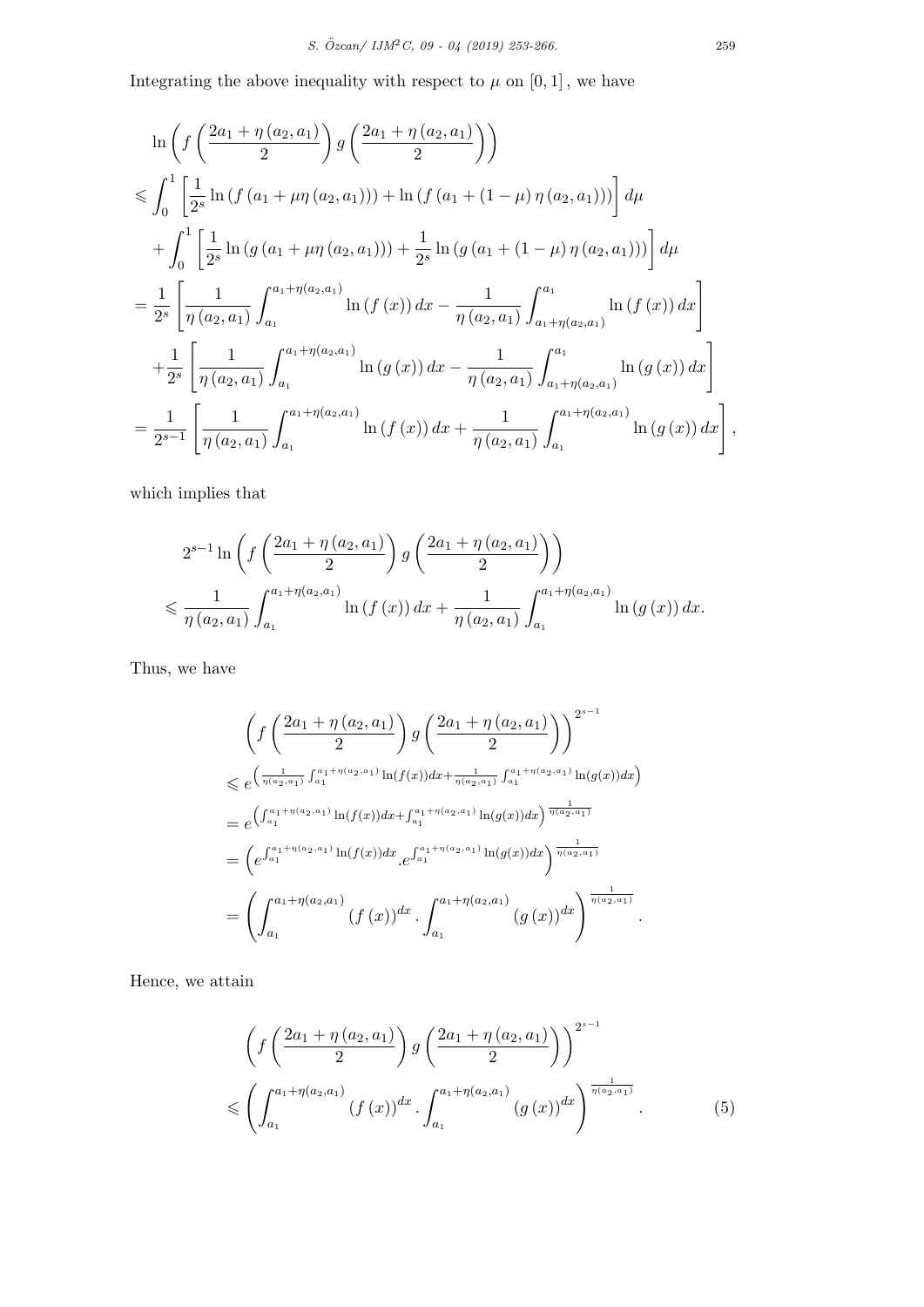Consider the second inequality in (4):

$$
\left(\int_{a_1}^{a_1+\eta(a_2,a_1)} (f(x))^{dx} \cdot \int_{a_1}^{a_1+\eta(a_2,a_1)} (g(x))^{dx}\right)^{\frac{1}{\eta(a_2,a_1)}}
$$
\n
$$
= e^{\left(\int_{a_1}^{a_1+\eta(a_2,a_1)} \ln(f(x))dx + \int_{a_1}^{a_1+\eta(a_2,a_1)} \ln(g(x))dx\right)^{\frac{1}{\eta(a_2,a_1)}}}
$$
\n
$$
= \left(e^{\eta(a_2,a_1)\left(\int_0^1 \ln(f(a_1+\mu\eta(a_2,a_1)))d\mu + \int_0^1 \ln(g(a_1+\mu\eta(a_2,a_1)))d\mu\right)\right)^{\frac{1}{\eta(a_2,a_1)}}
$$
\n
$$
= e^{\int_0^1 \ln(f(a_1+\mu\eta(a_2,a_1)))d\mu + \int_0^1 \ln(g(a_1+\mu\eta(a_2,a_1)))d\mu}
$$
\n
$$
\leq e^{\int_0^1 \ln((f(a_1))^{(1-\mu)^s}(f(a_2))^{\mu^s})d\mu + \int_0^1 \ln((g(a_1))^{(1-\mu)^s}(g(a_2))^{\mu^s})d\mu}
$$
\n
$$
= e^{\int_0^1 ((1-\mu)^s \ln f(a_1) + \mu^s \ln f(a_2))d\mu + \int_0^1 ((1-\mu)^s \ln g(a_1) + \mu^s \ln g(a_2))d\mu}
$$
\n
$$
= e^{\ln(f(a_1)f(a_2))\int_0^1 \mu^s d\mu} + \ln(g(a_1)g(a_2))\int_0^1 \mu^s d\mu}
$$
\n
$$
= \left[\left(f(a_1) f(a_2) \right) \cdot \left(g(a_1) g(a_2) \right)\right]^{1/(s+1)}.
$$

Hence, we have

$$
\left(\int_{a_1}^{a_1+\eta(a_2,a_1)} (f(x))^{dx} \cdot \int_{a_1}^{a_1+\eta(a_2,a_1)} (g(x))^{dx}\right)^{\frac{1}{\eta(a_2,a_1)}}
$$
  

$$
\leq [(f(a_1) f(a_2)) \cdot (g(a_1) g(a_2))]^{1/(s+1)}.
$$
 (6)

From the inequalities (5) and (6), we get the inequality (4).  $\blacksquare$ 

**Remark 2.5** If we choose  $s = 1$ , then Theorem 2.4 reduces to Theorem 3.2 in [18].

**Remark 2.6** If we choose  $\eta(a_2, a_1) = b - a$  and  $s = 1$ , then Theorem 2.4 reduces to Theorem 7 in [1].

**Theorem 2.7** *Let*  $\Im \subseteq \mathbb{R}$  *be an open invex subset with respect to*  $\eta : \Im \times \Im \to \mathbb{R}$ *and*  $a_1, a_2 \in \mathcal{F}$  *with*  $a_1 < a_1 + \eta(a_2, a_1)$ . If *f* and *g* are positive and multiplicatively *s*-preinvex functions on the interval  $[a_1, a_1 + \eta(a_2, a_1)]$  and  $\eta$  satisfies Condition *C, then*

$$
\left[\frac{f\left(\frac{2a_{1}+\eta(a_{2},a_{1})}{2}\right)}{g\left(\frac{2a_{1}+\eta(a_{2},a_{1})}{2}\right)}\right]^{2^{s-1}} \leq \left(\frac{\int_{a_{1}}^{a_{1}+\eta(a_{2},a_{1})}(f(x))^{dx}}{\int_{a_{1}}^{a_{1}+\eta(a_{2},a_{1})}(g(x))^{dx}}\right)^{\frac{1}{\eta(a_{2},a_{1})}}
$$
\n
$$
\leq \left[\frac{f\left(a_{1}\right)f\left(a_{2}\right)}{g\left(a_{1}\right)g\left(a_{2}\right)}\right]^{\frac{1}{s+1}}.\tag{7}
$$

*Proof* Since *f* and *g* are positive and multiplicatively *s*-preinvex functions and *η*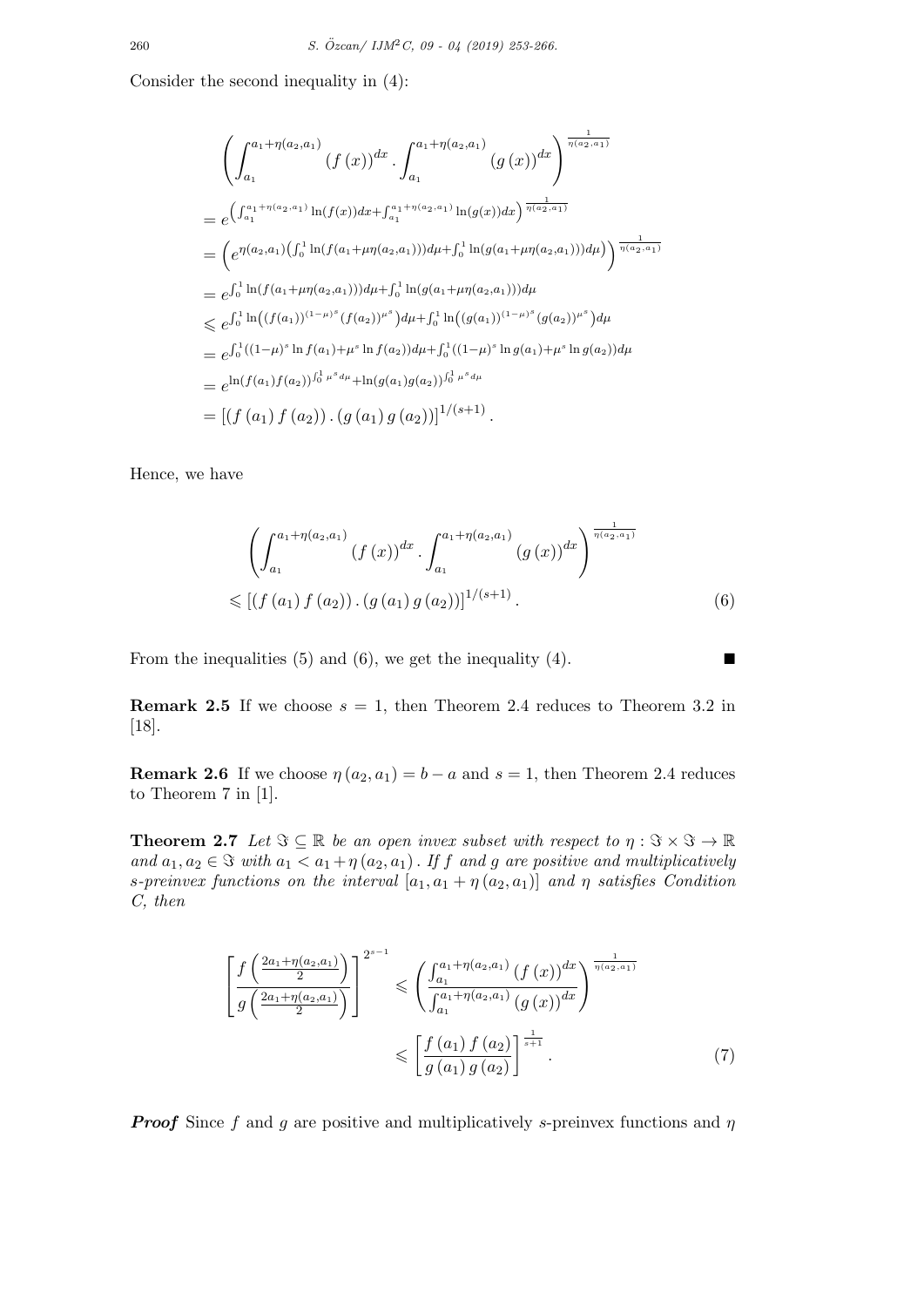satisfies Condition C, we can write

$$
\ln \frac{f\left(\frac{2a_1 + \eta(a_2, a_1)}{2}\right)}{g\left(\frac{2a_1 + \eta(a_2, a_1)}{2}\right)}
$$
\n
$$
= \ln \left(f\left(\frac{2a_1 + \eta(a_2, a_1)}{2}\right) - g\left(\frac{2a_1 + \eta(a_2, a_1)}{2}\right)\right)
$$
\n
$$
\leq \ln \left((f\left(a_1 + \mu\eta(a_2, a_1)\right))^{1/2^s} \cdot (f\left(a_1 + (1 - \mu)\eta(a_1, a_2)\right))^{1/2^s}\right)
$$
\n
$$
- \ln \left((g\left(a_1 + \mu\eta(a_2, a_1)\right))^{1/2^s} \cdot (g\left(a_1 + (1 - \mu)\eta(a_1, a_2)\right))^{1/2^s}\right)
$$
\n
$$
= \frac{1}{2^s} \left[\ln \left(f\left(a_1 + \mu\eta(a_2, a_1)\right)\right) + \ln \left(f\left(a_1 + (1 - \mu)\eta(a_1, a_2)\right)\right)\right]
$$
\n
$$
- \frac{1}{2^s} \left[\ln \left(g\left(a_1 + \mu\eta(a_2, a_1)\right)\right) + \ln \left(g\left(a_1 + (1 - \mu)\eta(a_1, a_2)\right)\right)\right]
$$

Integrating the above inequality with respect to  $\mu$  on  $[0, 1]$ , we have

$$
\ln \frac{f\left(\frac{2a_1 + \eta(a_2, a_1)}{2}\right)}{g\left(\frac{2a_1 + \eta(a_2, a_1)}{2}\right)}
$$
\n
$$
\leqslant \int_0^1 \frac{1}{2^s} \left[ \ln \left( f\left(a_1 + \mu \eta\left(a_2, a_1\right)\right) \right) + \ln \left( f\left(a_1 + (1 - \mu) \eta\left(a_1, a_2\right)\right) \right] d\mu
$$
\n
$$
- \int_0^1 \frac{1}{2^s} \left[ \ln \left( g\left(a_1 + \mu \eta\left(a_2, a_1\right)\right) \right) + \ln \left( g\left(a_1 + (1 - \mu) \eta\left(a_1, a_2\right)\right) \right) \right] d\mu
$$
\n
$$
= \frac{1}{2^s} \left[ \frac{1}{\eta(a_2, a_1)} \int_{a_1}^{a_1 + \eta(a_2, a_1)} \ln \left( f\left(x\right) \right) dx + \frac{1}{\eta(a_2, a_1)} \int_{a_1 + \eta(a_2, a_1)}^{a_1} \ln \left( f\left(x\right) \right) dx \right]
$$
\n
$$
- \frac{1}{2^s} \left[ \frac{1}{\eta(a_2, a_1)} \int_{a_1}^{a_1 + \eta(a_2, a_1)} \ln \left( g\left(x\right) \right) dx + \frac{1}{\eta(a_2, a_1)} \int_{a_1 + \eta(a_2, a_1)}^{a_1} \ln \left( g\left(x\right) \right) dx \right]
$$
\n
$$
= \frac{1}{2^{s-1}} \left[ \frac{1}{\eta(a_2, a_1)} \int_{a_1}^{a_1 + \eta(a_2, a_1)} \ln \left( f\left(x\right) \right) dx - \frac{1}{\eta(a_2, a_1)} \int_{a_1}^{a_1 + \eta(a_2, a_1)} \ln \left( g\left(x\right) \right) dx \right]
$$

which is equivalent to

$$
2^{s-1} \ln \frac{f\left(\frac{2a_1 + \eta(a_2, a_1)}{2}\right)}{g\left(\frac{2a_1 + \eta(a_2, a_1)}{2}\right)}
$$
  
\$\leqslant \frac{1}{\eta(a\_2, a\_1)} \int\_{a\_1}^{a\_1 + \eta(a\_2, a\_1)} \ln(f(x)) dx - \frac{1}{\eta(a\_2, a\_1)} \int\_{a\_1}^{a\_1 + \eta(a\_2, a\_1)} \ln(g(x)) dx.\$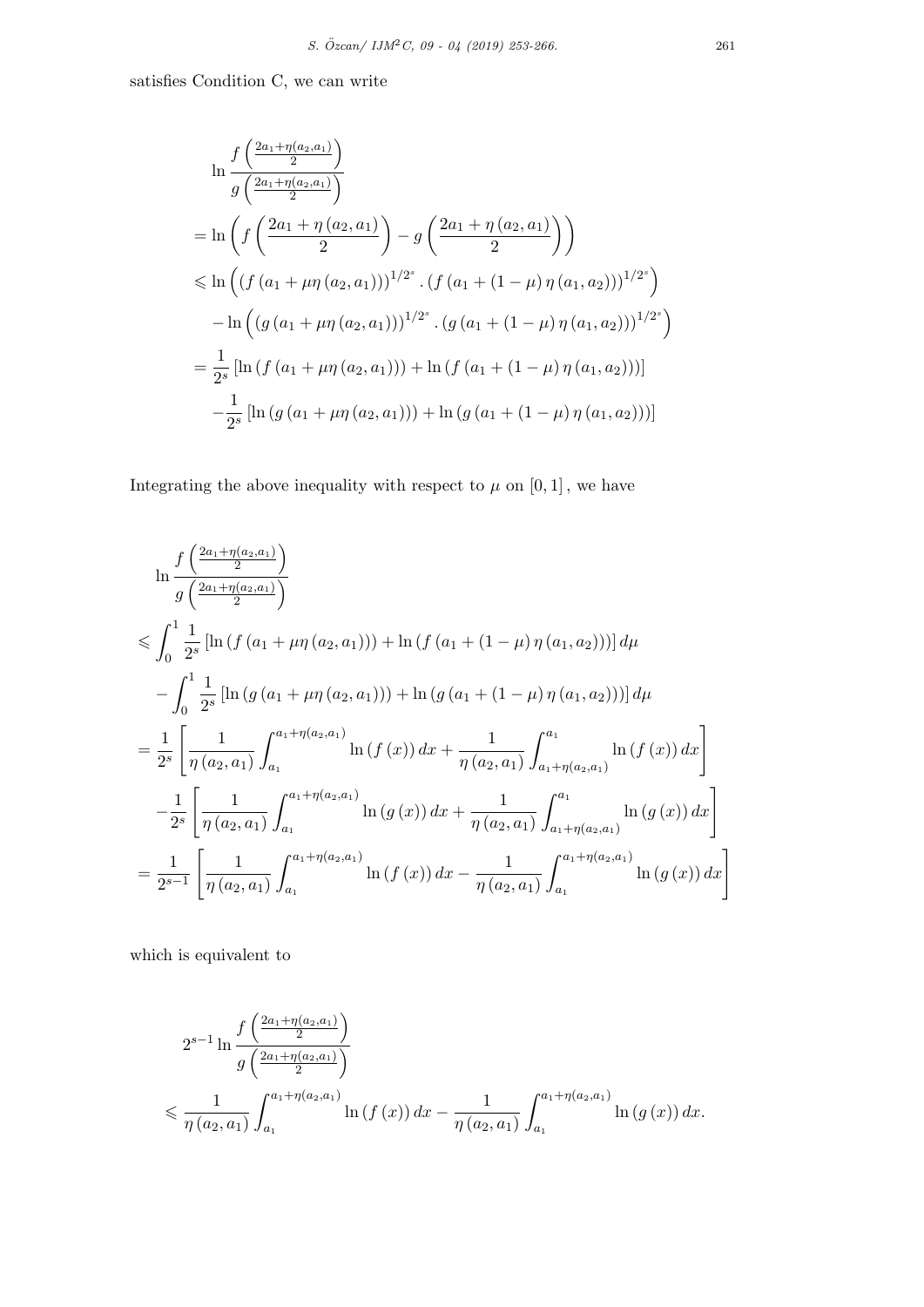Thus, we have

$$
\begin{split}\n&\left[\frac{f\left(\frac{2a_{1}+\eta(a_{2},a_{1})}{2}\right)}{g\left(\frac{2a_{1}+\eta(a_{2},a_{1})}{2}\right)}\right]^{2^{s-1}} \\
&\leqslant e^{\left(\frac{1}{\eta(a_{2},a_{1})}\int_{a_{1}}^{a_{1}+\eta(a_{2},a_{1})}\ln(f(x))dx-\frac{1}{\eta(a_{2},a_{1})}\int_{a_{1}}^{a_{1}+\eta(a_{2},a_{1})}\ln(g(x))dx\right)} \\
&=\left(e^{\int_{a_{1}}^{a_{1}+\eta(a_{2},a_{1})}\ln(f(x))dx-\int_{a_{1}}^{a_{1}+\eta(a_{2},a_{1})}\ln(g(x))dx\right)^{\frac{1}{\eta(a_{2},a_{1})}} \\
&=\left(\frac{e^{\int_{a_{1}}^{a_{1}+\eta(a_{2},a_{1})}\ln(f(x))dx}}{e^{\int_{a_{1}}^{a_{1}+\eta(a_{2},a_{1})}\ln(g(x))dx}}\right)^{\frac{1}{\eta(a_{2},a_{1})}} \\
&=\left(\frac{\int_{a_{1}}^{a_{1}+\eta(a_{2},a_{1})}\left(f(x)\right)^{dx}}{\int_{a_{1}}^{a_{1}+\eta(a_{2},a_{1})}\left(g(x)\right)^{dx}}\right)^{\frac{1}{\eta(a_{2},a_{1})}}.\n\end{split}
$$

Hence,

$$
\left[\frac{f\left(\frac{2a_1+\eta(a_2,a_1)}{2}\right)}{g\left(\frac{2a_1+\eta(a_2,a_1)}{2}\right)}\right]^{2^{s-1}} \leqslant \left(\frac{\int_{a_1}^{a_1+\eta(a_2,a_1)}(f(x))^{dx}}{\int_{a_1}^{a_1+\eta(a_2,a_1)}(g(x))^{dx}}\right)^{\frac{1}{\eta(a_2,a_1)}}.
$$
\n(8)

Now, consider the second inequality in (7):

$$
\begin{split}\n&\left(\frac{\int_{a_1}^{a_1+\eta(a_2,a_1)}(f(x))^{dx}}{\int_{a_1}^{a_1+\eta(a_2,a_1)}(g(x))^{dx}}\right)^{\frac{1}{\eta(a_2,a_1)}} \\
&= \left(\frac{e^{\int_{a_1}^{a_1+\eta(a_2,a_1)}\ln(f(x))dx}}{e^{\int_{a_1}^{a_1+\eta(a_2,a_1)}\ln(g(x))dx}}\right)^{\frac{1}{\eta(a_2,a_1)}} \\
&= \left(e^{\int_{a_1}^{a_1+\eta(a_2,a_1)}\ln(f(x))dx - \int_{a_1}^{a_1+\eta(a_2,a_1)}\ln(g(x))dx}\right)^{\frac{1}{\eta(a_2,a_1)}} \\
&= \left(e^{\int_{a_1}^{1}\ln(f(a_1+\mu\eta(a_2,a_1)))d\mu - \int_{0}^{1}\ln(g(a_1+\mu\eta(a_2,a_1)))d\mu}\right)^{\frac{1}{\eta(a_2,a_1)}} \\
&= e^{\int_{0}^{1}\ln(f(a_1+\mu\eta(a_2,a_1)))d\mu - \int_{0}^{1}\ln(g(a_1+\mu\eta(a_2,a_1)))d\mu} \\
&\leq e^{\int_{0}^{1}\ln((f(a_1))^{(1-\mu)^s}(f(a_2))^{\mu^s})d\mu - \int_{0}^{1}\ln((g(a_1))^{(1-\mu)^s}(g(a_2))^{\mu^s})d\mu} \\
&= e^{\int_{0}^{1}((1-\mu)^s\ln f(a_1)+\mu^s\ln f(a_2))d\mu - \int_{0}^{1}((1-\mu)^s\ln g(a_1)+\mu^s\ln g(a_2))d\mu} \\
&= e^{\ln(f(a_1)f(a_2))\int_{0}^{1}\mu^s d\mu} - \ln(g(a_1)g(a_2))\int_{0}^{1}\mu^s d\mu} \\
&= \left[\frac{f(a_1)f(a_2)}{g(a_1)g(a_2)}\right]^{\frac{1}{s+1}}.\n\end{split}
$$

Consequently,

$$
\left(\frac{\int_{a_1}^{a_1+\eta(a_2,a_1)}(f(x))^{dx}}{\int_{a_1}^{a_1+\eta(a_2,a_1)}(g(x))^{dx}}\right)^{\frac{1}{\eta(a_2,a_1)}} \leqslant \left[\frac{f(a_1)f(a_2)}{g(a_1)g(a_2)}\right]^{\frac{1}{s+1}}.
$$
\n(9)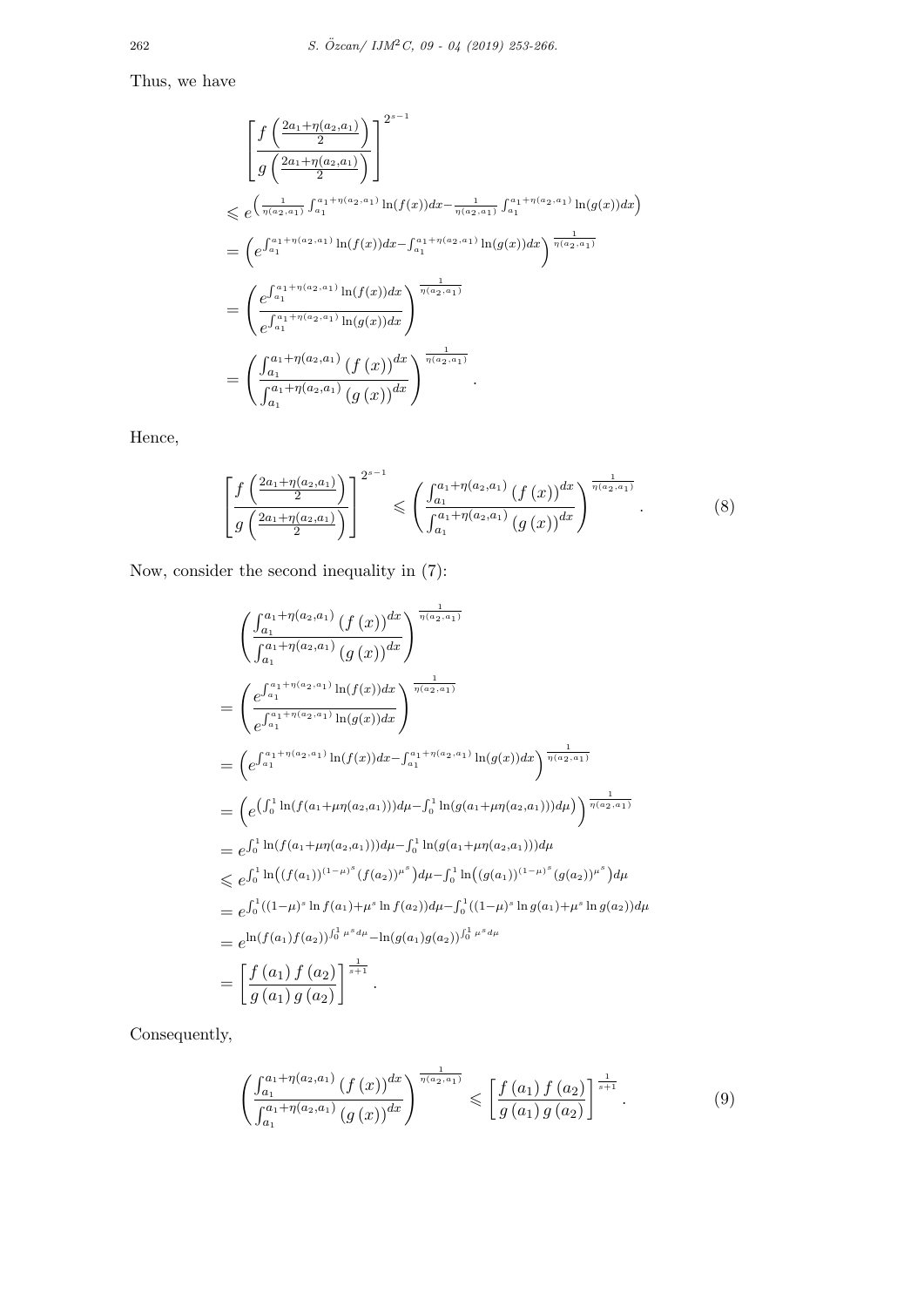By using the inequalities (8) and (9), we get the inequality (7) which is the required result.

**Remark 2.8** If we choose  $s = 1$ , then Theorem 2.7 reduces to Theorem 3.3 in [18].

**Remark 2.9** If we choose  $\eta(a_2, a_1) = b - a$  and  $s = 1$ , then Theorem 2.7 reduces to Theorem 9 in [1].

**Theorem 2.10** *Let*  $\Im \subseteq \mathbb{R}$  *be an open invex subset with respect to*  $\eta : \Im \times \Im \to \mathbb{R}$ *and*  $a_1, a_2 \in \mathcal{F}$  *with*  $a_1 < a_1 + \eta(a_2, a_1)$ . Let f and g be preinvex and multiplicatively *s*-preinvex positive functions, respectively, on the interval  $[a_1, a_1 + \eta(a_2, a_1)]$ . Then, *we have*

$$
\left(\frac{\int_{a_1}^{a_1+\eta(a_2,a_1)}(f(x))^{dx}}{\int_{a_1}^{a_1+\eta(a_2,a_1)}(g(x))^{dx}}\right)^{\frac{1}{\eta(a_2,a_1)}} \leqslant \frac{\left(\frac{(f(a_2))^{f(a_2)}}{(f(a_1))^{f(a_1)}}\right)^{\frac{1}{f(a_2)-f(a_1)}}}{e.\left(g\left(a_1\right)g\left(a_2\right)\right)^{1/(s+1)}}.
$$

*Proof* Note that,

$$
\begin{split}\n&\left(\frac{\int_{a_1}^{a_1+\eta(a_2,a_1)}(f(x))^{dx}}{\int_{a_1}^{a_1+\eta(a_2,a_1)}(g(x))^{dx}}\right)^{\frac{1}{\eta(a_2,a_1)}} \\
&=\left(\frac{e^{\int_{a_1}^{a_1+\eta(a_2,a_1)}\ln(f(x))dx}}{e^{\int_{a_1}^{a_1+\eta(a_2,a_1)}\ln(g(x))dx}}\right)^{\frac{1}{\eta(a_2,a_1)}} \\
&=\left(e^{\int_{a_1}^{a_1+\eta(a_2,a_1)}\ln(f(x))dx-\int_{a_1}^{a_1+\eta(a_2,a_1)}\ln(g(x))dx}\right)^{\frac{1}{\eta(a_2,a_1)}} \\
&=e^{\int_0^1\ln(f(a_1+\mu\eta(a_2,a_1)))d\mu-\int_0^1\ln(g(a_1+\mu\eta(a_2,a_1)))d\mu} \\
&\leqslant e^{\int_0^1\ln(f(a_1)+\mu(f(a_2)-f(a_1)))d\mu-\int_0^1\ln((g(a_1))^{(1-\mu)^s}(g(a_2))^{\mu^s})d\mu} \\
&=e^{\ln\left(\left(\frac{(f(a_2))^{f(a_2)}}{(f(a_1))^{f(a_1)}\right)^{\overline{f(a_2)}-f(a_1)}}\right)-1-\ln(g(a_1)g(a_2))^{f_0^1\mu^s}d\mu} \\
&=\frac{\left(\frac{(f(a_2))^{f(a_2)}}{(f(a_1))^{f(a_1)}\right)^{\overline{f(a_2)}-f(a_1)}}{e\cdot(g(a_1)g(a_2))^{1/(s+1)}}.\n\end{split}
$$

So, the proof is completed. ■

**Remark 2.11** If we choose  $s = 1$ , then Theorem 2.10 reduces to Theorem 3.4 in [18].

**Remark 2.12** If we choose  $\eta(a_2, a_1) = b - a$  and  $s = 1$ , then Theorem 2.10 reduces to Theorem 11 in [1].

**Theorem 2.13** *Let*  $\Im \subseteq \mathbb{R}$  *be an open invex subset with respect to*  $\eta : \Im \times \Im \to \mathbb{R}$ *and*  $a_1, a_2 \in \mathcal{F}$  *with*  $a_1 < a_1 + \eta(a_2, a_1)$ . Let f and g be multiplicatively *s*-preinvex *and preinvex positive functions, respectively, on the interval*  $[a_1, a_1 + \eta (a_2, a_1)]$ . *Then, we have*

$$
\left(\frac{\int_{a_1}^{a_1+\eta(a_2,a_1)}(f(x))^{dx}}{\int_{a_1}^{a_1+\eta(a_2,a_1)}(g(x))^{dx}}\right)^{\frac{1}{\eta(a_2,a_1)}} \leqslant \frac{e.\left(f\left(a_1\right)f\left(a_2\right)\right)^{1/(s+1)}}{\left(\frac{\left(g\left(a_2\right)\right)^{g\left(a_2\right)}\right)^{\frac{1}{g\left(a_2\right)-g\left(a_1\right)}}}{\left(g\left(a_1\right)\right)^{g\left(a_1\right)}\right)^{\frac{1}{g\left(a_2\right)-g\left(a_1\right)}}}.
$$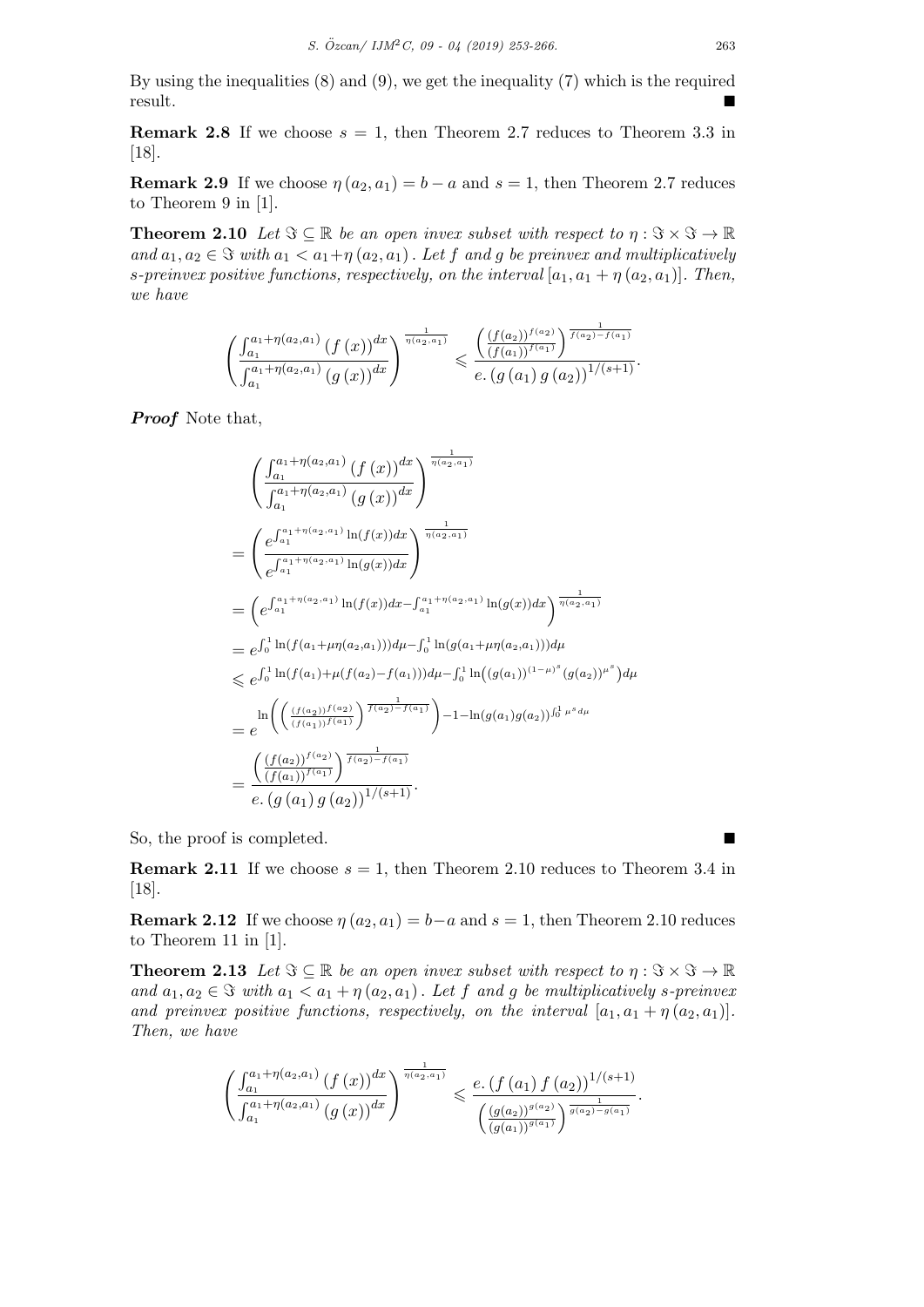## *Proof* Note that

$$
\begin{split}\n&\left(\frac{\int_{a_1}^{a_1+\eta(a_2,a_1)}(f(x))^{dx}}{\int_{a_1}^{a_1+\eta(a_2,a_1)}(g(x))^{dx}}\right)^{\frac{1}{\eta(a_2,a_1)}} \\
&= \left(\frac{e^{\int_{a_1}^{a_1+\eta(a_2,a_1)}\ln(f(x))dx}}{e^{\int_{a_1}^{a_1+\eta(a_2,a_1)}\ln(g(x))dx}}\right)^{\frac{1}{\eta(a_2,a_1)}} \\
&= \left(e^{\int_{a_1}^{a_1+\eta(a_2,a_1)}\ln(f(x))dx} - \int_{a_1}^{a_1+\eta(a_2,a_1)}\ln(g(x))dx}\right)^{\frac{1}{\eta(a_2,a_1)}} \\
&= e^{\int_0^1\ln(f(a_1+\mu\eta(a_2,a_1)))d\mu - \int_0^1\ln(g(a_1+\mu\eta(a_2,a_1)))d\mu} \\
&\leqslant e^{\int_0^1\ln\left((f(a_1))^{(1-\mu)^s}(f(a_2))^{\mu^s}\right)d\mu - \int_0^1\ln(g(a_1)+\mu(g(a_2)-g(a_1)))d\mu} \\
&= \frac{\ln(f(a_1).f(a_2))^{\int_0^1\mu^s d\mu} - \ln\left(\left(\frac{(g(a_2))^{g(a_2)}}{(g(a_1))^{g(a_1)}}\right)^{\frac{1}{g(a_2)-g(a_1)}}\right)+1 \\
&= \frac{e\cdot\left(f(a_1) f(a_2)\right)^{1/(s+1)}}{\left(\frac{(g(a_2))^{g(a_2)}}{(g(a_1))^{g(a_1)}}\right)^{\frac{1}{g(a_2)-g(a_1)}}}.\n\end{split}
$$

**Remark 2.14** If we choose  $s = 1$ , then Theorem 2.13 reduces to Theorem 3.5 in [18].

■

**Remark 2.15** If we choose  $\eta(a_2, a_1) = b - a$  and  $s = 1$ , then Theorem 2.13 reduces to Theorem 12 in [1].

**Theorem 2.16** *Let*  $\Im \subseteq \mathbb{R}$  *be an open invex subset with respect to*  $\eta : \Im \times \Im \to \mathbb{R}$ *and*  $a_1, a_2 \in \mathcal{F}$  *with*  $a_1 < a_1 + \eta(a_2, a_1)$ . Let f and g be preinvex and multiplicatively *s*-preinvex positive functions, respectively, on the interval  $[a_1, a_1 + \eta(a_2, a_1)]$ . Then, *we have*

$$
\left(\int_{a_1}^{a_1+\eta(a_2,a_1)} (f(x))^{dx} \cdot \int_{a_1}^{a_1+\eta(a_2,a_1)} (g(x))^{dx}\right)^{\frac{1}{\eta(a_2,a_1)}}
$$
  

$$
\leq \frac{\left(\frac{(f(a_2))^{f(a_2)}}{(f(a_1))^{f(a_1)}}\right)^{\frac{1}{f(a_2)-f(a_1)}} \cdot (g(a_1)g(a_2))^{1/(s+1)}}{e}.
$$

*Proof* Note that

$$
\left(\int_{a_1}^{a_1+\eta(a_2,a_1)} (f(x))^{dx} \cdot \int_{a_1}^{a_1+\eta(a_2,a_1)} (g(x))^{dx}\right)^{\frac{1}{\eta(a_2,a_1)}}
$$
\n
$$
= \left(e^{\int_{a_1}^{a_1+\eta(a_2,a_1)} \ln(f(x))dx + \int_{a_1}^{a_1+\eta(a_2,a_1)} \ln(g(x))dx}\right)^{\frac{1}{\eta(a_2,a_1)}}
$$
\n
$$
= \left(e^{\eta(a_2,a_1)}\left(\int_0^1 \ln(f(a_1+\mu\eta(a_2,a_1)))d\mu + \int_0^1 \ln(a_1+\mu\eta(a_2,a_1))d\mu\right)\right)^{\frac{1}{\eta(a_2,a_1)}}
$$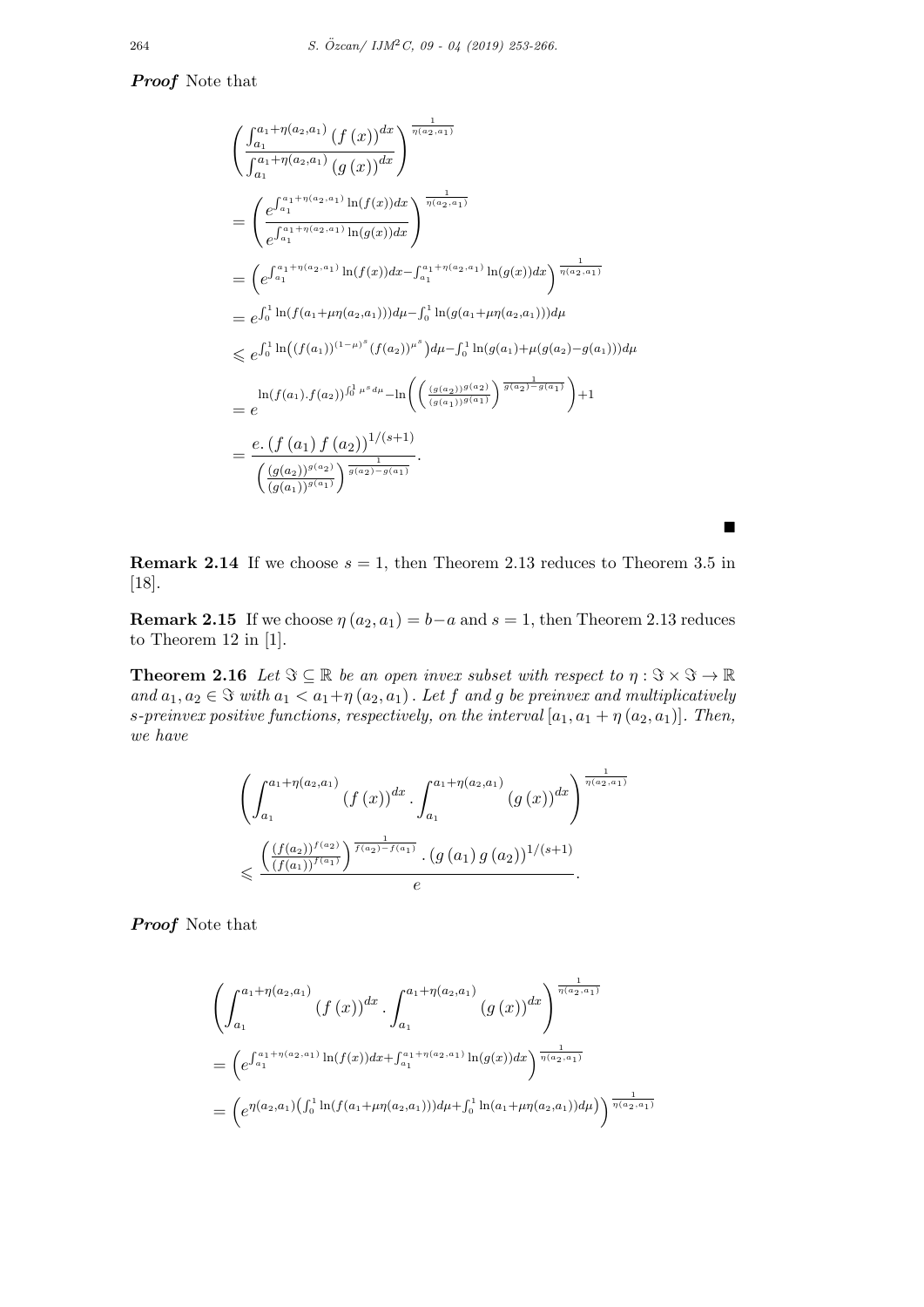$$
= e^{\int_0^1 \ln(f(a_1 + \mu \eta(a_2, a_1))) d\mu + \int_0^1 \ln(g(a_1 + \mu \eta(a_2, a_1))) d\mu}
$$
  
\n
$$
\leq e^{\int_0^1 \ln(f(a_1) + \mu(f(a_2) - f(a_1))) d\mu - \int_0^1 \ln((g(a_1))^{(1-\mu)^s} (g(a_2))^{\mu^s}) d\mu}
$$
  
\n
$$
= e^{\ln\left(\left(\frac{(f(a_2))^{f(a_2)}}{(f(a_1))^{f(a_1)}}\right)^{\frac{1}{f(a_2) - f(a_1)}}\right) - 1 + \ln(g(a_1)g(a_2))^{ \int_0^1 \mu^s d\mu}
$$
  
\n
$$
= \frac{\left(\frac{(f(a_2))^{f(a_2)}}{(f(a_1))^{f(a_1)}}\right)^{\frac{1}{f(a_2) - f(a_1)}} \cdot (g(a_1)g(a_2))^{1/(s+1)}}{e}.
$$

Consequently,

$$
\left(\int_{a_1}^{a_1+\eta(a_2,a_1)} (f(x))^{dx} \cdot \int_{a_1}^{a_1+\eta(a_2,a_1)} (g(x))^{dx}\right)^{\frac{1}{\eta(a_2,a_1)}}
$$
  

$$
\leq \frac{\left(\frac{(f(a_2))^{f(a_2)}}{(f(a_1))^{f(a_1)}}\right)^{\frac{1}{f(a_2)-f(a_1)}} \cdot (g(a_1)g(a_2))^{1/(s+1)}}{e}.
$$

This completes the proof.

**Remark 2.17** If we choose  $s = 1$ , then Theorem 2.16 reduces to Theorem 3.6 in [18].

**Remark 2.18** If we choose  $\eta(a_2, a_1) = b-a$  and  $s = 1$ , then Theorem 2.16 reduces to Theorem 13 in [1].

#### **3. Conclusion**

In this paper, integral inequalities of Hermite-Hadamard type for multiplicatively *s*-preinvex and preinvex functions are established in the setting of multiplicative calculus. Some integral inequalities of Hermite-Hadamard type for product and quotient of multiplicatively *s*-preinvex and preinvex functions are derived in multiplicative calculus. It has shown that, previously known results can be obtained as special cases from our results. It is expected that idea of this article may attract interested readers.

#### **Acknowledgements**

This research article is supported by Krklareli University Scientific Research Projects Coordination Unit. Project Number: KLUBAP-191.

#### **References**

- [1] M. A. Ali, M. Abbas, Z. Zhang, I. B. Sial and R. Arif, On integral inequalities for product and quotient of two multiplicatively convex functions, Asian Research Journal of Mathematics, **12 (3)** (2019) 1-11.
- [2] A. Barani, A. G. Ghazanfari and S. S. Dragomir, Hermite-Hadamard inequality for functions whose derivatives absolute values are preinvex, RGMIA Research Report Collection, **14** (2011), Article 64.
- [3] A. Barani, A. G. Ghazanfari and S. S. Dragomir, Hermite-Hadamard inequality through prequasiinvex functions, RGMIA Research Report Collection, **14** (2011), Article 48.
- [4] A. E. Bashirov, E. M. Kurpınar and A. Ozyapıcı, Multiplicative calculus and applications, Journal ¨ of Mathematical Analysis and Applications, **337 (1)** (2008) 36-48.